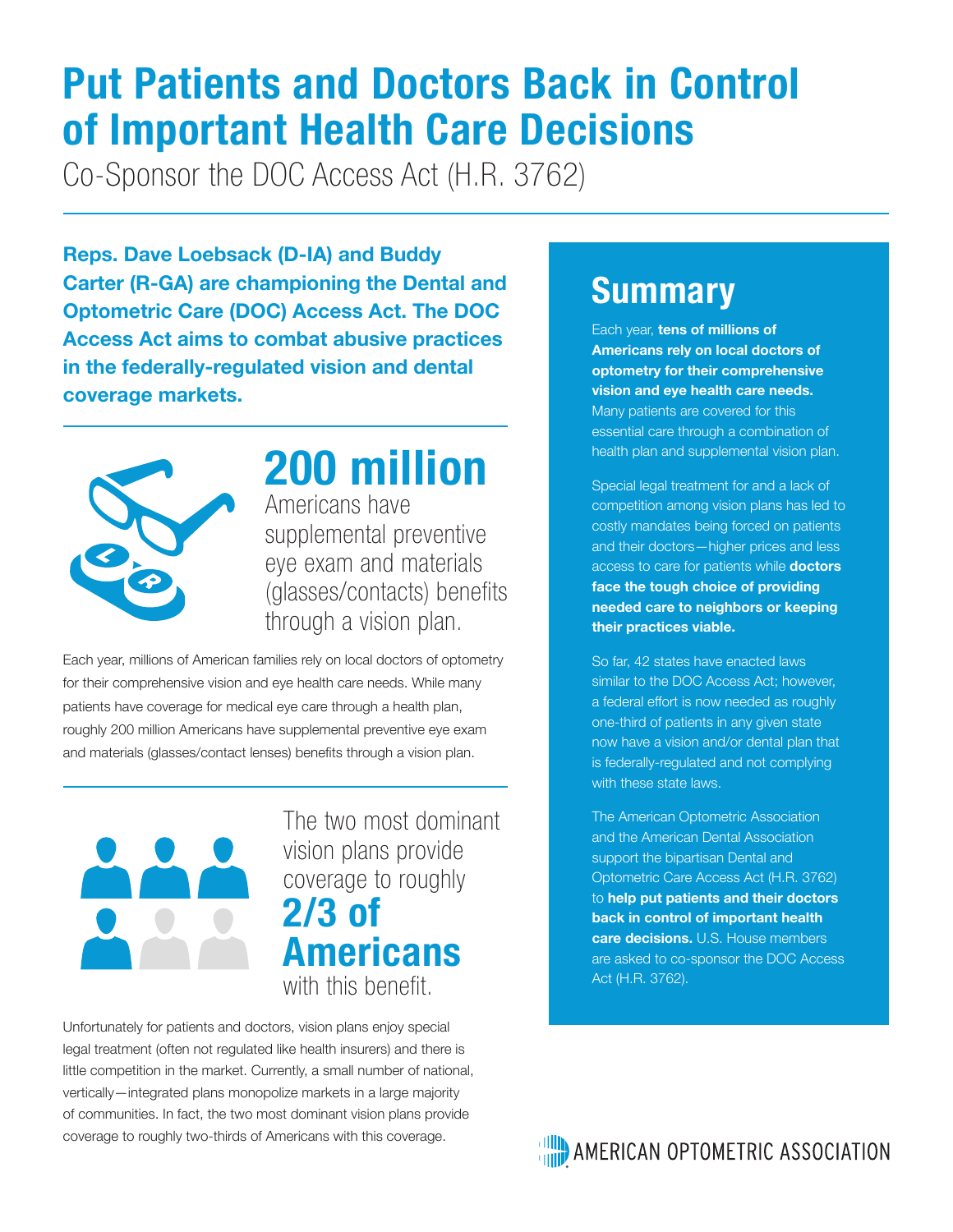### **Among the range of abusive mandates**



Plans dictate what doctors must charge patients for services and materials not covered by the plan and force doctors and their patients to use specific laboratories (often owned by the plan) to produce finished prescription eyewear products.



Price-setting for non-covered services discourages competition among providers, leaves patients with little choice, and adds to rising costs.



Dictating which labs doctors and patients must use often leads to extended waits for finished prescription eyeglasses (even in emergencies), inferior finished products, and higher prices for patients.



A report released by a group of independent health economists (Avalon Health Economics) found that the kind of monopsony behavior exhibited by vision plans "is not the kind that's good for consumers it's the kind designed to transfer operating margins from providers to plans without benefiting consumers." Further, Avalon says that "**such mandates have another effect —they lead to higher overall costs for these consumers** and, especially, for consumers without vision plans as doctors are forced to compensate for the transfer of operating margins from doctors to the plans."

| **********            |  |  |  |  |
|-----------------------|--|--|--|--|
|                       |  |  |  |  |
| **********            |  |  |  |  |
|                       |  |  |  |  |
| **********            |  |  |  |  |
|                       |  |  |  |  |
| **********            |  |  |  |  |
|                       |  |  |  |  |
| * * * * * * * * * * * |  |  |  |  |

#### **1/3 of plans** sidestep state-level laws because they are federally-regulated.

While 42 states have so far enacted legislation addressing these and other plan abuses—some states having both a dental and vision law, some with only a dental law, and some with only a vision law—roughly one-third of plans operating in any given state are able to sidestep those state-level laws because they are instead federally-regulated. That is why a federal effort is now needed. The DOC Access Act will not mandate increased coverage or benefits or raise coverage costs for patients because this effort would not require vision or dental plans to add any additional services. The DOC Access Act does not supersede state law.

Put patients and doctors back in control of important health care decisions. **U.S. House members are urged to co-sponsor the DOC Access Act (H.R. 3762).**

To co-sponsor the DOC Access Act (H.R. 3762) in the House, please contact **Scott Stockwell in Rep. Loebsack's office at 5-6576 or Nicholas Lisowski in Rep. Carter's office at 5-5831.**

*The members of the American Optometric Association — America's Family Eye Doctors — are the nation's frontline providers of eye and vision care. Doctors of Optometry serve patients, including America's seniors, school-age children, veterans and military service personnel, in about 10,000 communities across the country.* 

**For more information, please contact AOA Washington Office staffers:**

**Matt Willette**  *mwillette@aoa.org 703-837-1001* 

**Sally Guthrie**  *sguthrie@aoa.org 703-837-1372*

**1505 Prince Street, Suite #300 Alexandria, VA 22314 P: 800-365-2219** 

**HILD** AMERICAN OPTOMETRIC ASSOCIATION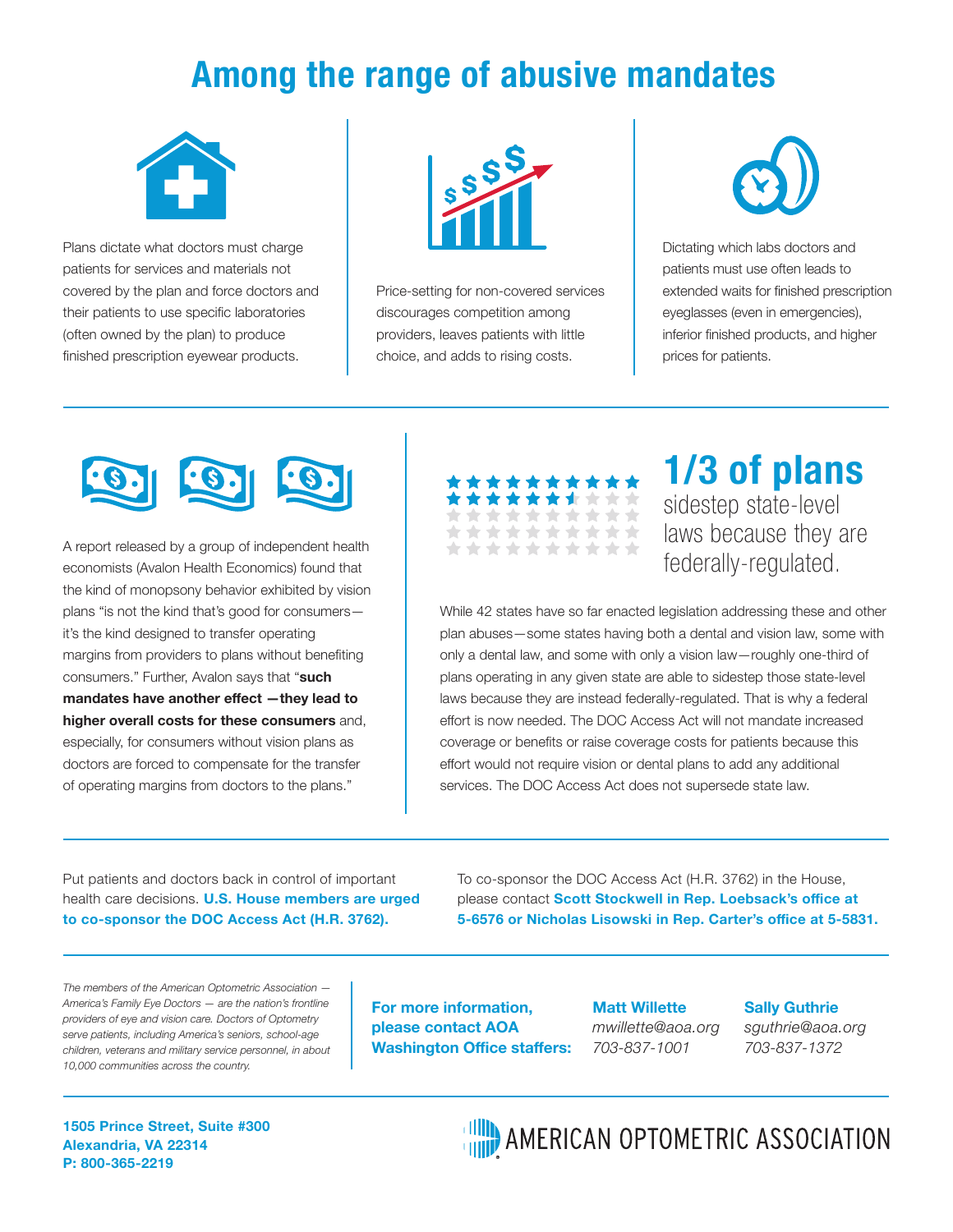# **Co-Sponsors of the DOC Access Act (H.R. 1606) in the 115th Congress**

| <b>Alabama</b>     | Rogers(R), Sewell(D)                                                              |  |  |
|--------------------|-----------------------------------------------------------------------------------|--|--|
| Arizona            | Gosar(R), Biggs(R)                                                                |  |  |
| <b>Arkansas</b>    | Westerman(R), Crawford(R)                                                         |  |  |
| <b>California</b>  | Correa(D), Brownley(D),<br>Lofgren (D), Schiff (D)                                |  |  |
| <b>Colorado</b>    | Tipton(R)                                                                         |  |  |
|                    | <b>Connecticut</b> Courtney(D), Esty(D)                                           |  |  |
| <b>Florida</b>     | Yoho(R), Wilson(D), Dunn(R),<br>Gaetz(R), Cubelo(R), Posey(R)                     |  |  |
| Georgia            | Carter(R), Scott(R), Hice(R),<br>Ferguson(R), Graves(R),<br>Collins(R), Bishop(D) |  |  |
| <b>Idaho</b>       | Simpson(R)                                                                        |  |  |
| <b>Illinois</b>    | Davis(R), Rush(D),<br>Foster(D), Schneider(D)                                     |  |  |
| <b>Indiana</b>     | Rokita(R), Visclosky(D), Messer(R)                                                |  |  |
| lowa               | Loebsack(D), King(R), Young(R)                                                    |  |  |
| Kansas             | $Estes(R)$ , Marshall $(R)$                                                       |  |  |
| <b>Kentucky</b>    | Rogers(R)                                                                         |  |  |
| <b>Louisiana</b>   | Abraham(R), Higgins(R)                                                            |  |  |
| <b>Maryland</b>    | Raskin(D)                                                                         |  |  |
| <b>Michigan</b>    | Bishop(R)                                                                         |  |  |
| <b>Minnesota</b>   | Paulsen(R), Peterson(D)                                                           |  |  |
| <b>Mississippi</b> | Thompson(D), Plazzo(R), Kelly(R)                                                  |  |  |
| <b>Missouri</b>    | Long(R), Luetkemeyer(R), Wagner(R)                                                |  |  |

| <b>New Jersey</b>               | Payne(D), Sires(D), LoBiondo(R),<br>Norcross(D), Coleman(D)                                                   |
|---------------------------------|---------------------------------------------------------------------------------------------------------------|
| <b>New Mexico</b>               | Lujan Grisham(D), Pearce(R)                                                                                   |
| <b>New York</b>                 | Meng(D), Collins(R), Donovan(R),<br>Stefanik(R), Clarke(D)                                                    |
|                                 | <b>North Carolina</b> Pittenger(R), Rouzer(R),<br>Budd(R), Walker(R)                                          |
| <b>North Dakota</b>             | Cramer(R)                                                                                                     |
| <b>Ohio</b>                     | Stivers(R), Johnson(R),<br>Joyce(R), Turner(R)                                                                |
| <b>Oklahoma</b>                 | Mullin(R), Bridenstine(R), Cole(R),<br>Russell(R), Lucas(R)                                                   |
| <b>Oregon</b>                   | DeFazio(D)                                                                                                    |
| <b>Pennsylvania</b>             | Cartwright(D), Murphy(R), Shuster(R),<br>Brady(D), Smucker(R), Marino(R), Boyle(D)                            |
| <b>Rhode Island</b>             | Langevin(D)                                                                                                   |
| <b>South Carolina</b> Duncan(R) |                                                                                                               |
| <b>Tennessee</b>                | DesJarlais(R)                                                                                                 |
| <b>Texas</b>                    | Babin(R), Sessions(R), Arrington(R),<br>Olson(R), Smith(R), Williams(R),<br>Cuellar(D), Gonzalez(D), Vela (D) |
| <b>Vermont</b>                  | Welch(D)                                                                                                      |
| <b>Virginia</b>                 | Griffith(R)                                                                                                   |
| <b>Washington</b>               | Newhouse(R), Herrera Beutler(R)                                                                               |
| <b>West Virginia</b>            | McKinley(R)                                                                                                   |
| <b>Wisconsin</b>                | Pocan(D), Sensenbrenner(R),<br>Gallagher(R)                                                                   |